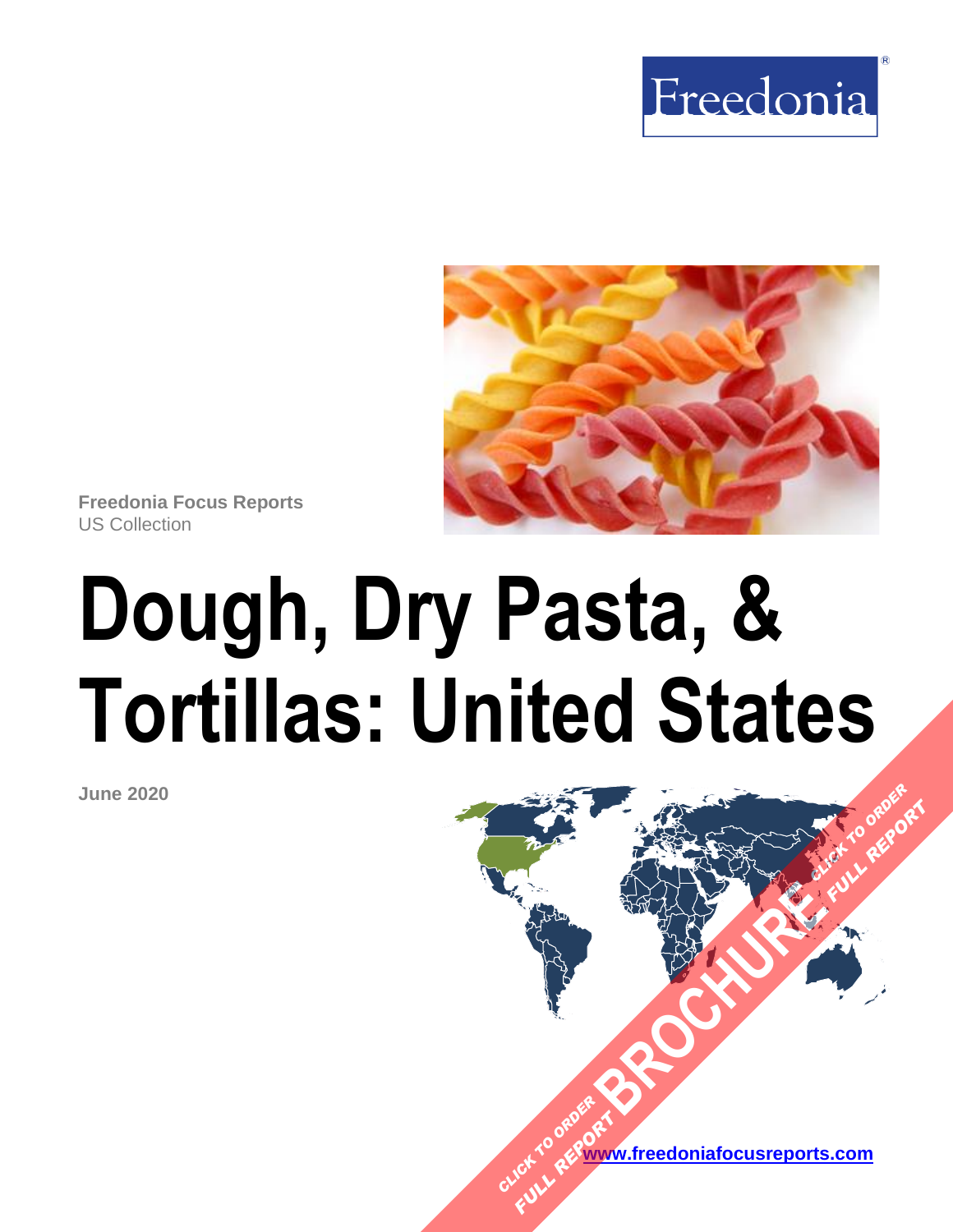# **Table of Contents**

| 1. Highlights                                 | 3  |
|-----------------------------------------------|----|
| 2. Market Environment                         | 5  |
| <b>Historical Trends</b>                      | 5  |
| Key Economic Indicators                       | 7  |
| Trade                                         | 8  |
| Maize & Wheat Price Outlook                   | 9  |
| <b>Environmental &amp; Regulatory Factors</b> | 11 |
| 3. Segmentation & Forecasts                   | 13 |
| Products                                      | 13 |
| Dough                                         | 17 |
| <b>Tortillas</b>                              | 21 |
| Dry Pasta                                     | 22 |
| 4. Industry Structure                         | 26 |
| <b>Industry Characteristics</b>               | 26 |
| <b>Market Leaders</b>                         | 30 |
| <b>Barilla</b>                                | 31 |
| <b>General Mills</b>                          | 31 |
| Gruma                                         | 32 |
| 5. About This Report                          | 33 |
| Scope                                         | 33 |
| Sources                                       | 33 |
| <b>Industry Codes</b>                         | 34 |
| Freedonia Methodology                         | 34 |
| Resources                                     | 36 |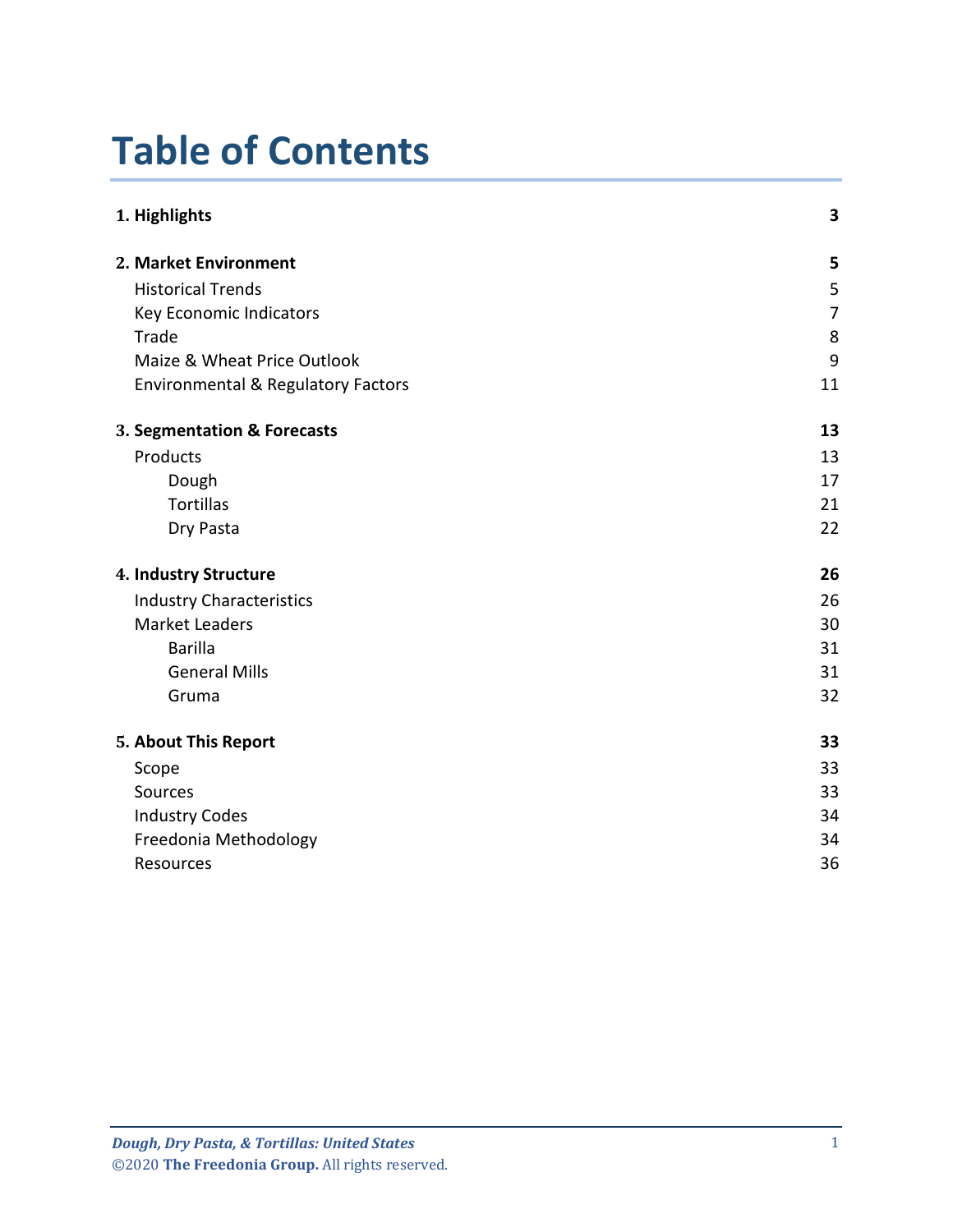# **List of Tables & Figures**

| Figure 1   Key Trends in US Dough, Dry Pasta, & Tortillas Demand, 2019 - 2024                | 3              |
|----------------------------------------------------------------------------------------------|----------------|
| Figure 2   US Dough, Dry Pasta, & Tortillas Demand Trends, 2009 - 2019                       | 5              |
| Figure 3   US Dough, Dry Pasta, & Tortillas Shipment Trends, 2009 - 2019                     | 6              |
| Table 1   Key Indicators for US Dough, Dry Pasta, & Tortillas Demand, 2009 - 2024 (US\$ bil) | $\overline{7}$ |
| Figure 4   US Dough, Dry Pasta, & Tortillas Trade, 2009 - 2019 (US\$ mil)                    | 8              |
| Table 2   US Dough, Dry Pasta, & Tortillas Trade, 2009 - 2019 (US\$ mil)                     | 8              |
| Figure 5   US Maize & Wheat Prices, 2009 - 2024 (US\$/m ton)                                 | 9              |
| Table 3   US Maize & Wheat Price Historical Trends, 2009 - 2019 (US\$/m ton)                 | 9              |
| Table 4   US Maize & Wheat Price Forecasts, 2019 - 2024 (US\$/m ton)                         | 10             |
| Figure 6   US Dough, Dry Pasta, & Tortillas Demand by Product, 2009 - 2024 (US\$ bil)        | 13             |
| Table 5   US Dough, Dry Pasta, & Tortillas Demand by Product, 2009 - 2024 (US\$ mil)         | 13             |
| Figure 7   US Dough, Dry Pasta, & Tortillas Shipments by Product, 2009 - 2024 (US\$ bil)     | 14             |
| Table 6   US Dough, Dry Pasta, & Tortillas Shipments by Product, 2009 - 2024 (US\$ mil)      | 14             |
| Figure 8   US Survey: Prevalence of Low-Grain Diets Among Adults (%)                         | 15             |
| Figure 9   US Survey: Households that Consume Dough, Pasta, & Tortillas (%)                  | 16             |
| Figure 10   US Dough Demand w/ Eating & Drinking Places Retail Sales, 2009 - 2024            | 18             |
| Figure 11   US Survey: Percent of Households that Use Refrigerated or Frozen Dough by        |                |
| Product (%)                                                                                  | 20             |
| Figure 12   US Tortillas Demand w/ US Hispanic* Population, 2009 - 2024                      | 21             |
| Figure 13   US Dry Pasta Demand w/ US Wheat Price, 2009 - 2024                               | 24             |
| Figure 14   US Dough, Dry Pasta, & Tortillas Demand by Product, 2009 - 2024 (%)              | 25             |
| Figure 15   US Dough, Dry Pasta, & Tortillas Firms, Establishments, & Employment, 2009 -     |                |
| 2019                                                                                         | 27             |
| Table 7   US Dough, Dry Pasta, & Tortillas Firms, Establishments, & Employment, 2009 -       |                |
| 2019                                                                                         | 27             |
| Figure 16   US Dough, Dry Pasta, & Tortillas Shipments Concentration, 2012 (%)               | 28             |
| Table 8   Leading Suppliers to the US Dough, Dry Pasta, & Tortillas Market by Product        | 30             |
| Table 9   NAICS & SIC Codes Related to Dough, Dry Pasta, & Tortillas                         | 34             |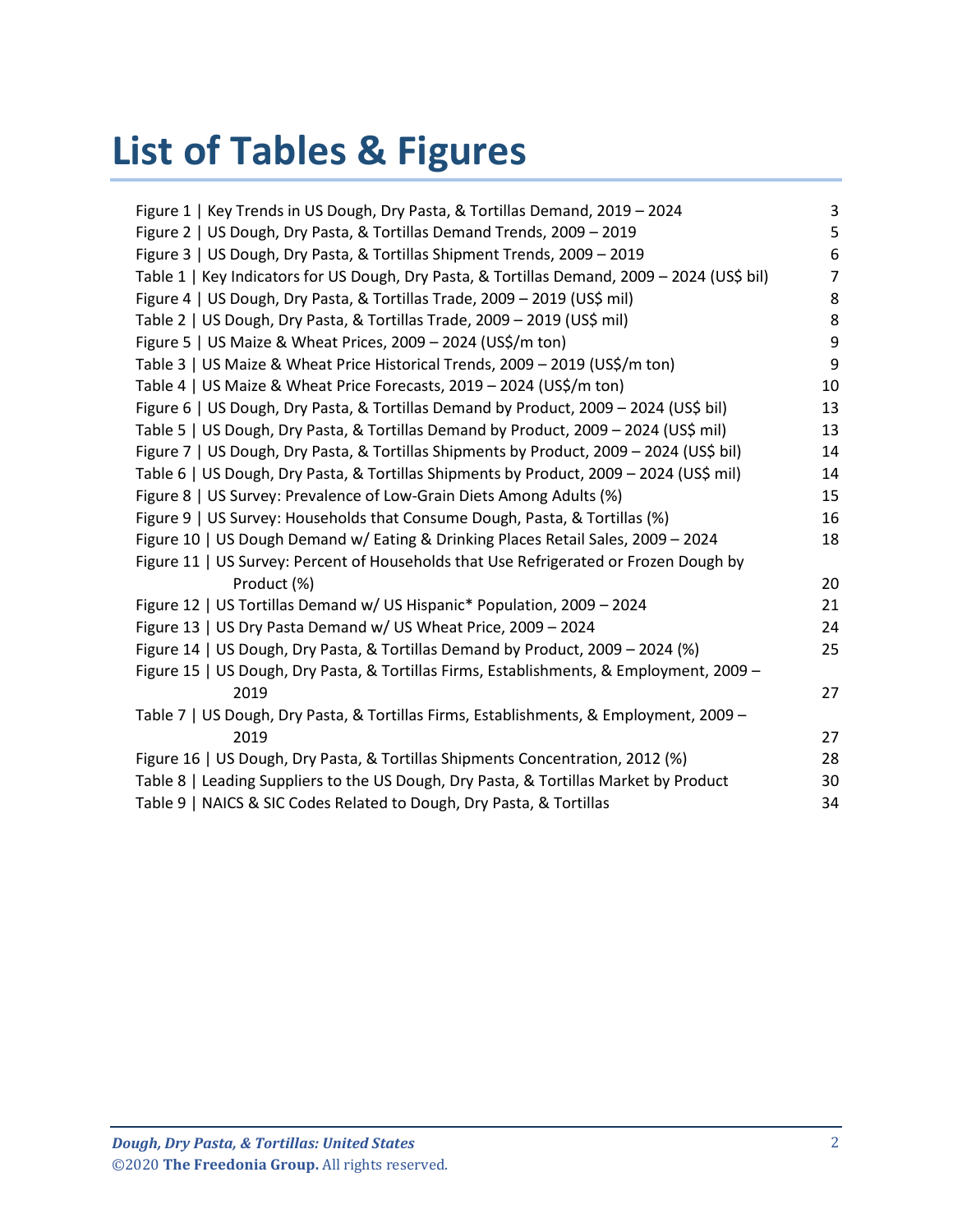# <span id="page-3-0"></span>**About This Report**

## <span id="page-3-1"></span>**Scope**

This report forecasts to 2024 US dough, tortillas, and dry pasta demand and shipments in nominal US dollars at the manufacturer level. Total demand and shipments are segmented by product in terms of:

- dough
- tortillas
- dry pasta

To illustrate historical trends, total demand, total shipments, the various segments, and trade are provided in annual series from 2009 to 2019.

Dough manufactured in a factory for eventual transformation by a franchise (e.g., pizza franchisee purchasing dough from franchisor's factories) or sold to independent businesses or consumers for eventual incorporation in a food product is included in the scope of this report. However, frozen pizzas are excluded from the scope of this report, as are pizza and other dough types made in factories, bakeries, and on the premises of retail locations for immediate transformation into a finished product. Also excluded are tortilla chips and strips. Re-exports of dough, dry pasta, and tortillas are excluded from demand and trade figures.

Key macroeconomic indicators are also provided with quantified trends. Other various topics, including profiles of pertinent leading companies, are covered in this report. A full outline of report items by page is available in the Table of Contents.

## <span id="page-3-2"></span>**Sources**

*Dough, Dry Pasta, & Tortillas: United States* (FF10055) represents the synthesis and analysis of data from various primary, secondary, macroeconomic, and demographic sources, such as:

- firms participating in the industry, and their suppliers and customers
- government/public agencies
- intergovernmental organizations
- proprietary and licensed national consumer survey data
- trade associations and their publications
- the business and trade press
- indicator forecasts by The Freedonia Group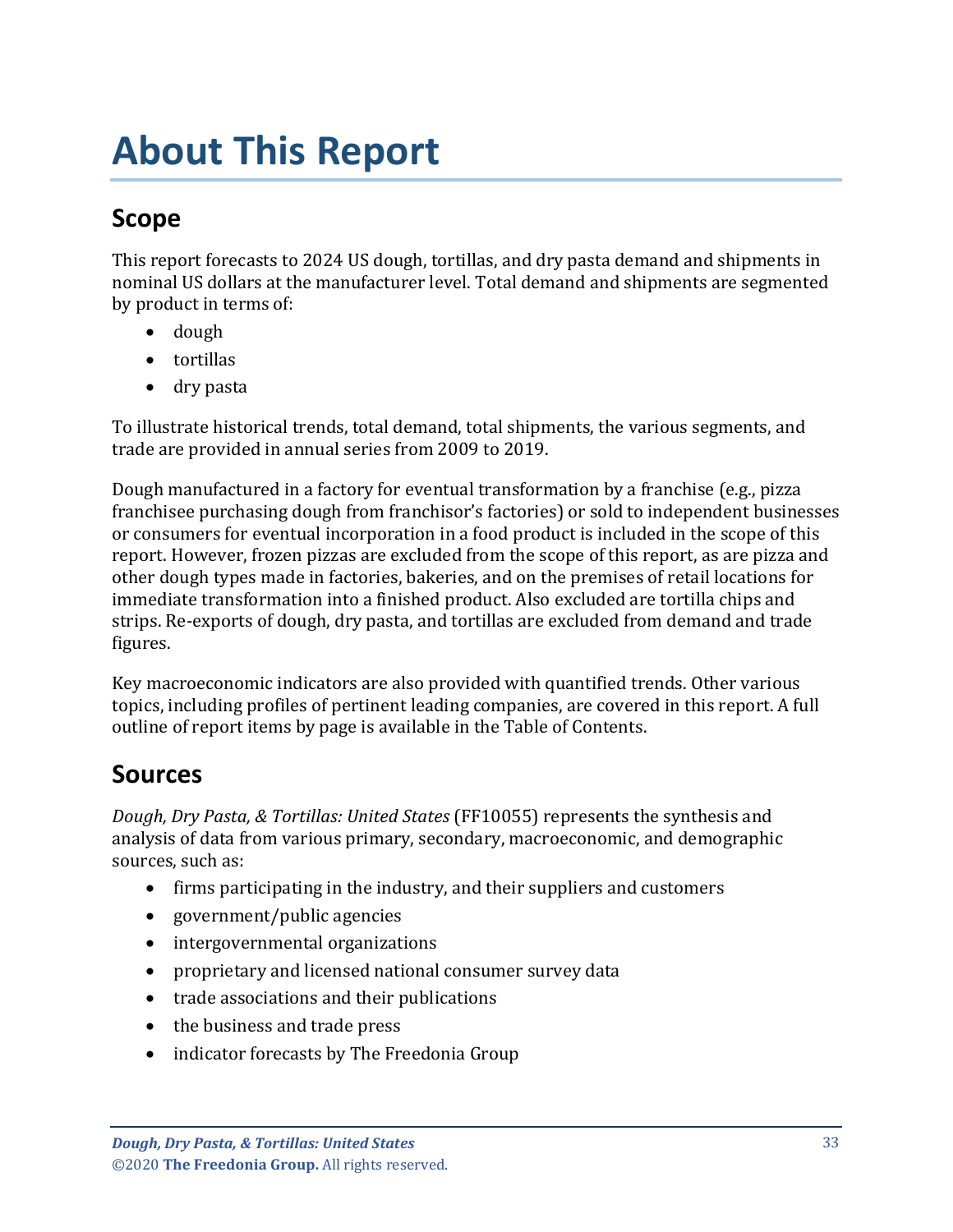• the findings of other reports and studies by The Freedonia Group and Packaged Facts

Specific sources and additional resources are listed in the Resources section of this publication for reference and to facilitate further research.

## <span id="page-4-0"></span>**Industry Codes**

<span id="page-4-2"></span>

| Table 9   NAICS & SIC Codes Related to Dough, Dry Pasta, & Tortillas                              |                                                                         |            |                                              |  |  |
|---------------------------------------------------------------------------------------------------|-------------------------------------------------------------------------|------------|----------------------------------------------|--|--|
| <b>NAICS/SCIAN 2017</b>                                                                           |                                                                         | <b>SIC</b> |                                              |  |  |
| <b>North American Industry Classification System</b><br><b>Standard Industrial Classification</b> |                                                                         |            |                                              |  |  |
| 311824                                                                                            | Dry Pasta, Dough, and Flour Mixes<br>Manufacturing from Purchased Flour | 2045       | Prepared Flour Mixes and Doughs              |  |  |
| 311830                                                                                            | <b>Tortilla Manufacturing</b>                                           | 2098       | Macaroni, Spaghetti, Vermicelli, and Noodles |  |  |
|                                                                                                   |                                                                         | 2099       | Food Preparations, Nec                       |  |  |

Source: US Census Bureau

# <span id="page-4-1"></span>**Freedonia Methodology**

The Freedonia Group, a subsidiary of MarketResearch.com, has been in business for more than 30 years and in that time has developed a comprehensive approach to data analysis that takes into account the variety of industries covered and the evolving needs of our customers.

Every industry presents different challenges in market sizing and forecasting, and this requires flexibility in methodology and approach. Freedonia methodology integrates a variety of quantitative and qualitative techniques to present the best overall picture of a market's current position as well as its future outlook: When published data are available, we make sure they are correct and representative of reality. We understand that published data often have flaws either in scope or quality, and adjustments are made accordingly. Where no data are available, we use various methodologies to develop market sizing (both top-down and bottom-up) and then triangulate those results to come up with the most accurate data series possible. Regardless of approach, we also talk to industry participants to verify both historical perspective and future growth opportunities.

Methods used in the preparation of Freedonia market research include, but are not limited to, the following activities: comprehensive data mining and evaluation, primary research, consensus forecasting and analysis, ratio analysis using key indicators, regression analysis, end use growth indices and intensity factors, purchase power parity adjustments for global data, consumer and end user surveys, market share and corporate sales analysis, product lifespan analysis, product or market life cycle analysis, graphical data modeling, long-term historical trend analysis, bottom-up and top-down demand modeling, and comparative market size ranking.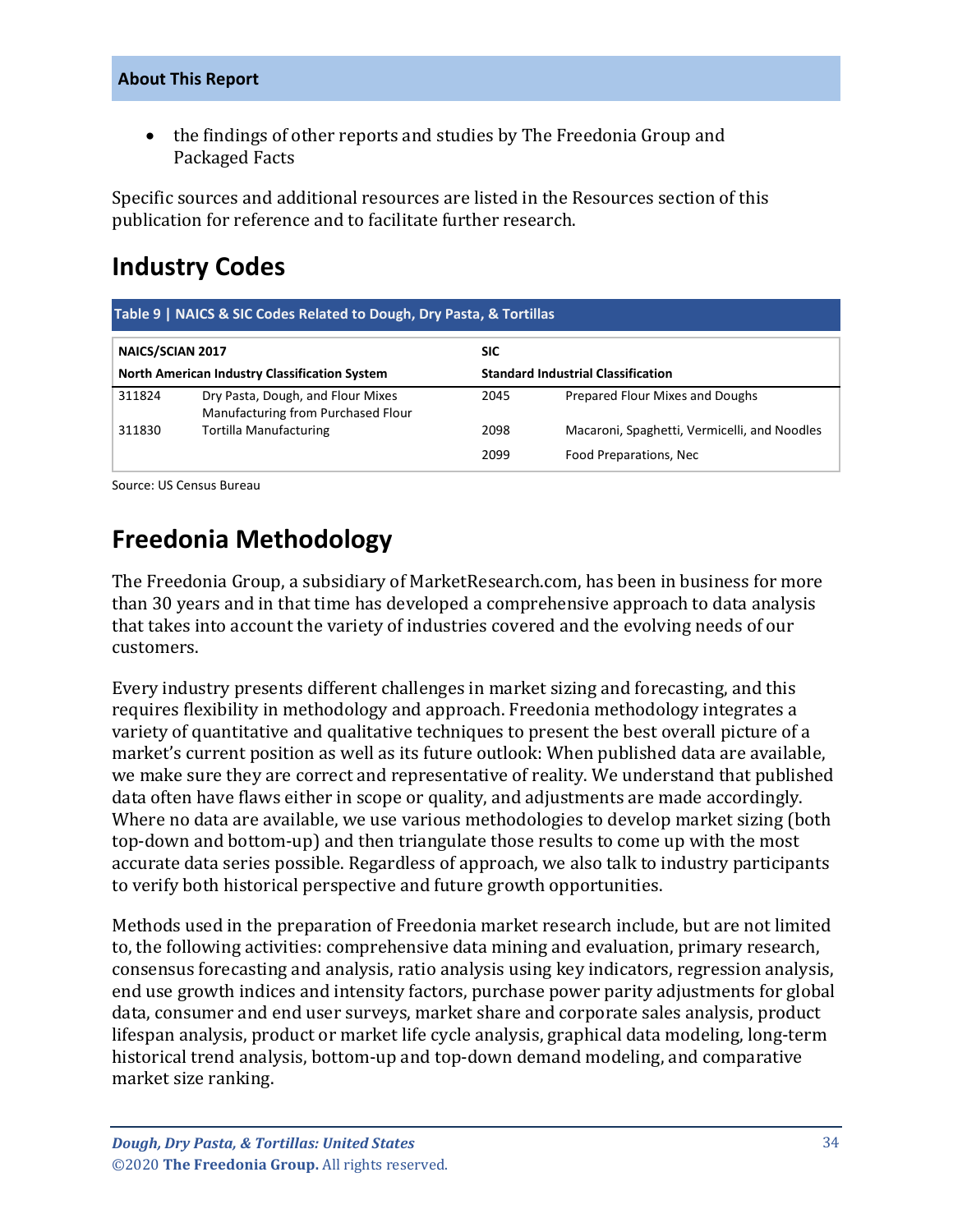#### **About This Report**

Freedonia quantifies trends in various measures of growth and volatility. Growth (or decline) expressed as an average annual growth rate (AAGR) is the least squares growth rate, which takes into account all available datapoints over a period. The volatility of datapoints around a least squares growth trend over time is expressed via the coefficient of determination, or  $r^2$ . The most stable data series relative to the trend carries an  $r^2$  value of 1.0; the most volatile – 0.0. Growth calculated as a compound annual growth rate (CAGR) employs, by definition, only the first and last datapoints over a period. The CAGR is used to describe forecast growth, defined as the expected trend beginning in the base year and ending in the forecast year. Readers are encouraged to consider historical volatility when assessing particular annual values along the forecast trend, including in the forecast year.

## **Copyright & Licensing**

The full report is protected by copyright laws of the United States of America and international treaties. The entire contents of the publication are copyrighted by The Freedonia Group.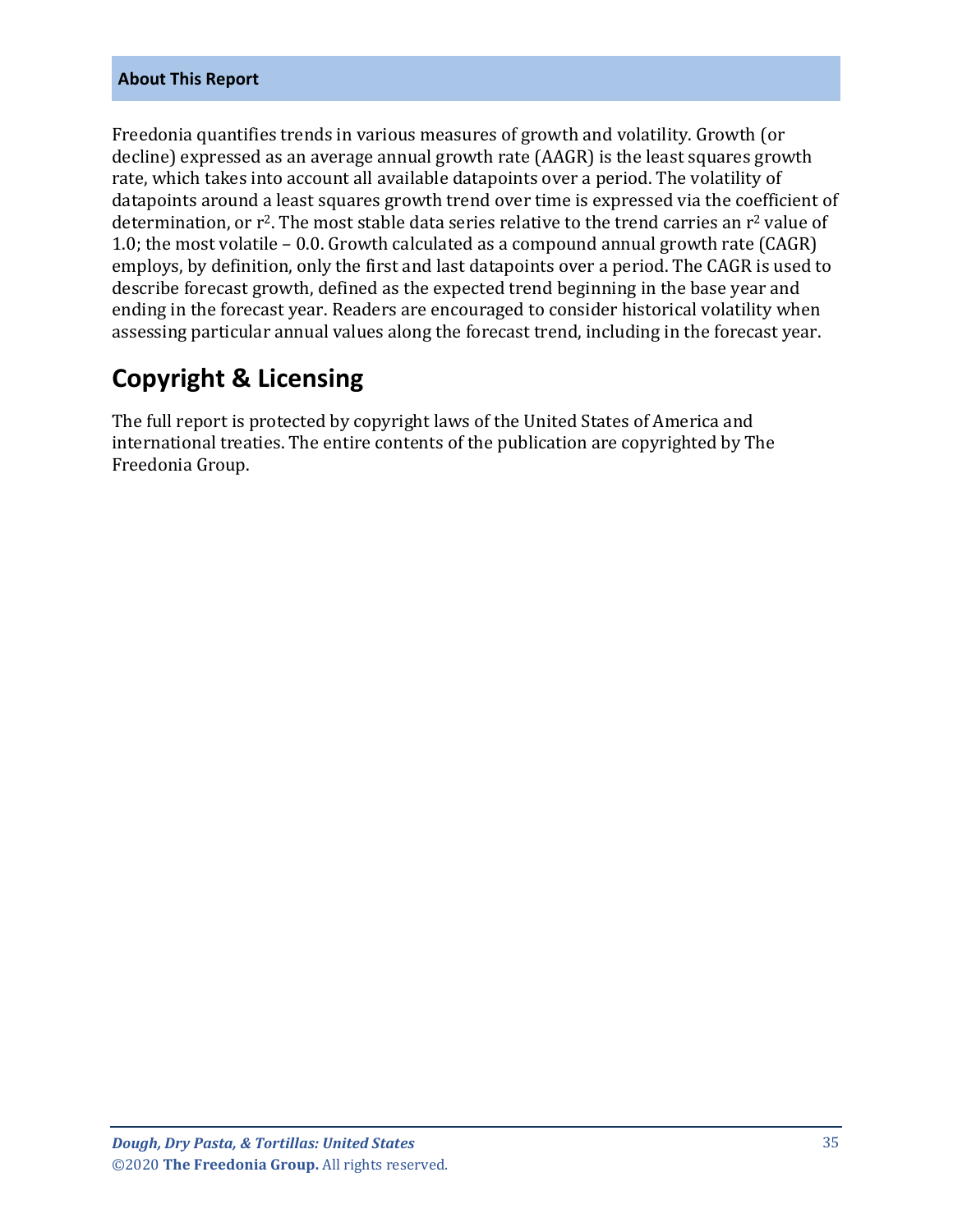#### <span id="page-6-0"></span>**Resources**

#### **The Freedonia Group**

**[Freedonia Industry Studies](http://www.freedoniagroup.com/Home.aspx?ReferrerId=FL-Focus)**  *[Food & Beverage Packaging Innovation](http://www.freedoniagroup.com/DocumentDetails.aspx?ReferrerId=FL-FOCUS&studyid=3736) [Global Food Processing Machinery](http://www.freedoniagroup.com/DocumentDetails.aspx?ReferrerId=FL-FOCUS&studyid=3809) [Global Food E](http://www.freedoniagroup.com/DocumentDetails.aspx?ReferrerId=FL-FOCUS&studyid=3724) -Commerce* **[Freedonia Focus Reports](https://www.freedoniafocusreports.com/redirect.asp?progid=89534&url=/)**  *[Bread & Bakery Products: United States](https://www.freedoniafocusreports.com/Bread-Bakery-Products-United-States-FF10056/?progid=89534) [Canned Foods: United States](https://www.freedoniafocusreports.com/Canned-Foods-United-States-FF10012/?progid=89534) [Dairy Products: United States](https://www.freedoniafocusreports.com/Dairy-Products-United-States-FF10013/?progid=89534) [Demographics: United States](https://www.freedoniafocusreports.com/Demographics-United-States-FF95050/?progid=89534) E [-Commerce: United States](https://www.freedoniafocusreports.com/E-Commerce-United-States-FF90043/?progid=89534) [Fast Foods: United States](https://www.freedoniafocusreports.com/Fast-Food-United-States-FF95072/?progid=89534) [Food Processing Machinery: United States](https://www.freedoniafocusreports.com/Food-Processing-Machinery-United-States-FF75029/?progid=89534) [Food Retail: United States](https://www.freedoniafocusreports.com/Food-Retail-United-States-FF10061/?progid=89534) [Frozen Foods: United States](https://www.freedoniafocusreports.com/Frozen-Foods-United-States-FF10015/?progid=89534) Grain [-Based Foods: United States](https://www.freedoniafocusreports.com/Grain-Based-Foods-United-States-FF10016/?progid=89534) [Ice Cream & Frozen Desserts: United States](https://www.freedoniafocusreports.com/Ice-Cream-Frozen-Desserts-United-States-FF10043/?progid=89534) [Meat & Poultry Products: United States](https://www.freedoniafocusreports.com/Meat-Poultry-Products-United-States-FF10017/?progid=89534) [Nuts & Seeds: United States](https://www.freedoniafocusreports.com/Nuts-Seeds-United-States-FF10054/?progid=89534) [Processed Food: United States](https://www.freedoniafocusreports.com/Processed-Food-United-States-FF10024/?progid=89534) [Snack Foods: United States](https://www.freedoniafocusreports.com/Snack-Foods-United-States-FF10025/?progid=89534)* **[Freedonia Custom Research](http://www.freedoniagroup.com/CustomResearch.aspx?ReferrerId=FL-Focus)**

#### **Packaged Facts**

 *[Food Carryout & Delivery](https://www.packagedfacts.com/Food-Carryout-Delivery-13207724/?progid=89534)*

#### **Trade Publications**

*Baking Business Bakery & Snacks Food Business News Food Processing FoodBev Grocery Business PMQ Prepared Foods Refrigerated & Frozen Foods World -Grain.com*